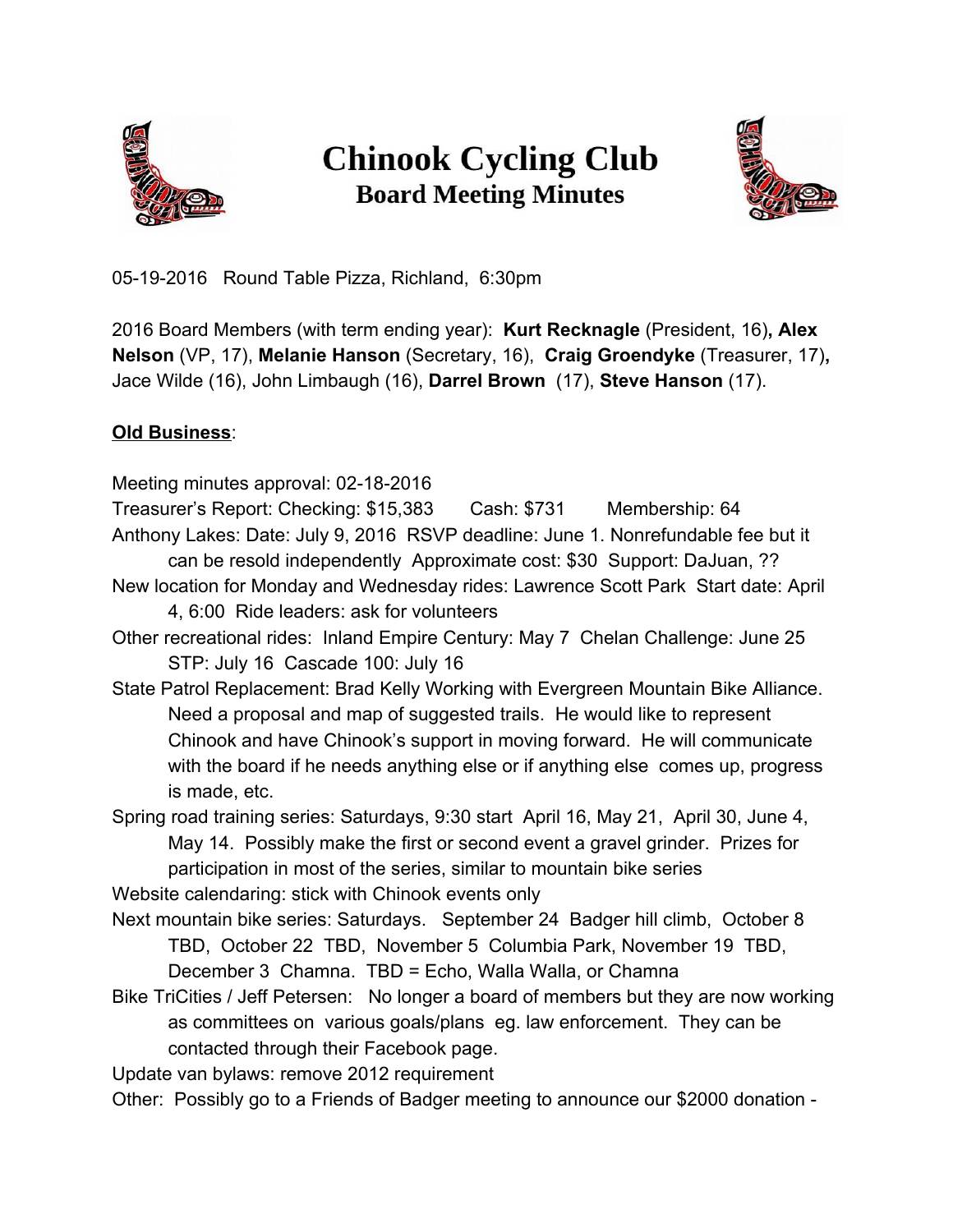Greg, Kurt, Jace. IEC postride BBQ - advertise it farther in advance.

## **New Business**:

- 1. Treasurer's Report: Checking \$16,870.40 Cash \$486.00 Membership 175, 98 time trial participants
- 2. Clothing order: Switch to Castelli or stay with Voler? Order extras to have on hand for new members (or anyone) to buy, possibly charge people a little extra for them. Alex: start a poll to determine interest in another order.
- 3. Bike Challenge and Bike Expo (June 11): Craig paid \$300 sponsorship. Chinook logo is not on the current flyer. Greg will attend the expo.
- 4. Write check for Bike Tri-Cities: done.
- 5. Anthony Lakes (July 9): Support drivers: DaJuan and Steve's wife and daughter. June 1 deadline to register and pay \$30. Spot isn't reserved until money is received. Non-refundable but riders and sell their seat on their own.

Drivers get paid \$100.

Open to 14 riders, possibly more.

Club will provide water and lunch. Riders bring their own sports drinks and whatever other food they want.

Water stop at Ukiah, lunch at the top of the hill.

- Mandatory stops all riders must stop at the stops or they are on their own for support.
- Need someone to be in charge of the ride and someone to buy food and and water (eg. PB & J, sandwich meats, bread, watermelon, canteloupe, bananas, etc)
- 6. FOBM meeting and donation: Kurt attended and gave our \$2000 donation. Chinook will support trails that are multi-use, not hiker-only.
- 7. Fall mountain bike series: similar Participation Prize structure as last year. Must attend 4 of the 6 events to be eligible for the Participation Prizes. Prizes will be \$1000, \$600, \$400, supplied by the club.